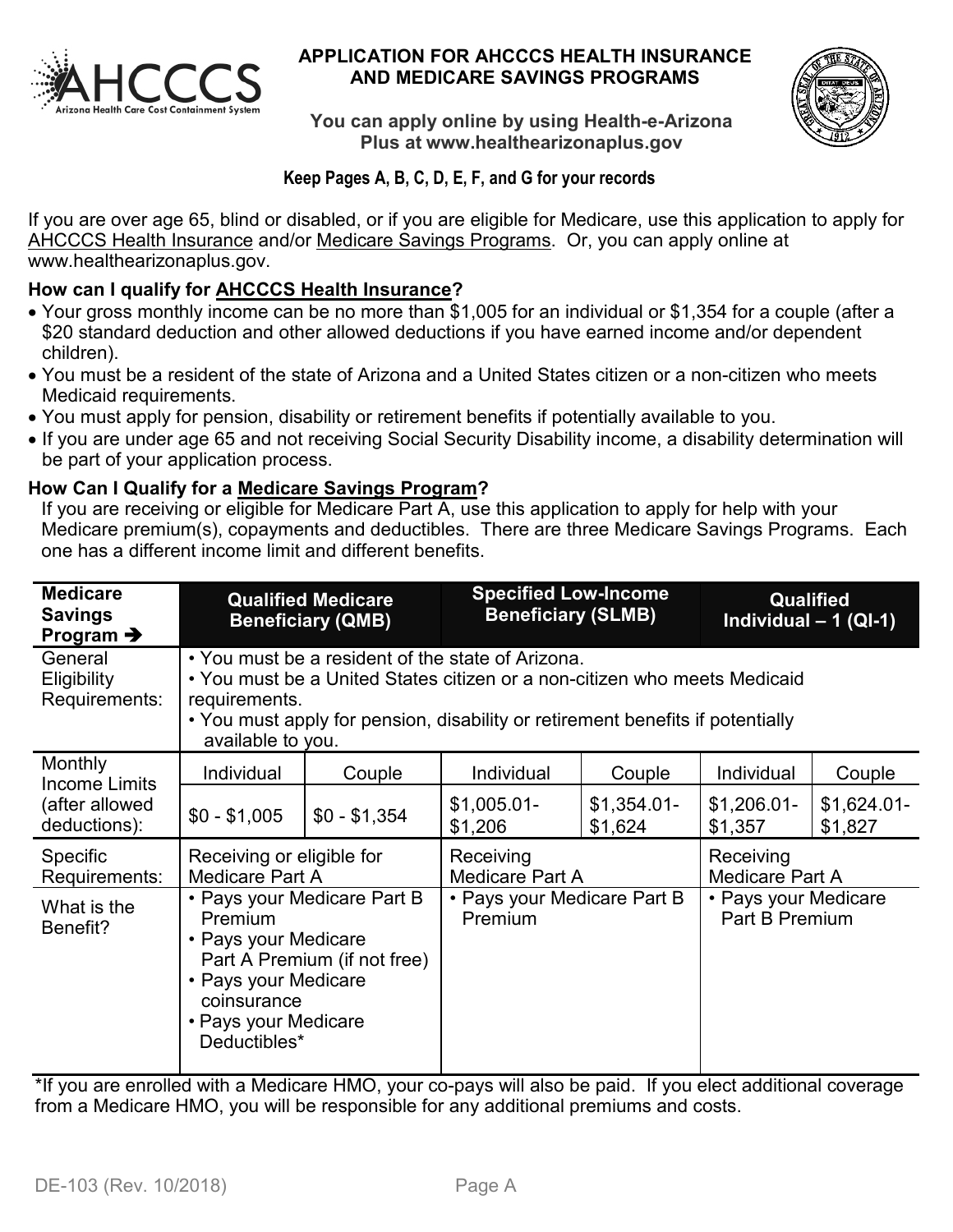## **What services does AHCCCS Medical Assistance cover?**

- 
- 
- 
- 
- 90 days of nursing care services
- 
- 
- 
- Dialysis Immunizations (shots) Rehabilitation services
	- Emergency medical care
- Prescription medication\* Medical supplies Medically necessary transportation
- Doctor's office visits Chemotherapy • Medically necessary specialist care
- Hospital services Behavioral health care Laboratory and X-ray services
	-

\* AHCCCS prescription coverage is limited for people who have Medicare. **What does AHCCCS Medical Assistance cost?**

## **Premiums**

Most people do not have to pay a monthly premium for AHCCCS Medical Assistance. Some people with income too high to qualify for AHCCCS Medical Assistance with no monthly premium may be able to get it by paying a monthly premium. If you have to pay a premium, the monthly premium amounts are:

- \$10 \$70 for KidsCare
- \$10 \$35 per person for employed people with disabilities

**American Indians and Alaskan Natives:** Per federal law, American Indians enrolled with a federally recognized tribe, children and grandchildren of American Indians enrolled with a federally recognized tribe and certain Alaskan Natives do not have to pay a premium. To get AHCCCS Medical Assistance at no cost, you must give us proof of tribal enrollment.

## **Co-payments**

A co-payment is the amount you pay a health care provider when you receive a medical service. Your co-payment amount will vary depending on which AHCCCS program you are enrolled in and the services you need. For some AHCCCS programs, the provider can deny services if the copayments are not made. Co-payments for services are:

- \$2.30 to \$10.00 for prescriptions
- \$0 to \$30.00 for non-emergency use of an emergency room
- \$2.30 to \$3.00 for physical, occupational or speech therapy
- \$3.40 to \$5.00 for outpatient visits for evaluation and management services including doctor's office visits

Remember to report any changes in income because this may change your co-payment amount.

## **The following people are never asked to pay co-payments:**

- Children under age 19.
- Individuals up through age 20 eligible to receive services from the Children's Rehabilitative Services (CRS) program.
- People who receive hospice care.
- People determined to be Seriously Mentally Ill (SMI) by the Arizona Department of Health Services.
- American Indian members who are active or previous users of the Indian Health Service, tribal health programs operated under Public Law 93-638 or urban Indian health programs.
- People who are acute care members and who are residing in nursing homes or residential facilities such as an Assisted Living Home and only when the acute care member's medical condition would otherwise require hospitalization. The exemption from copayments for acute care members is limited to 90 days per contract year.

## **In addition, co-payments are never charged for the following services for anyone:**

- Hospitalizations
- Emergency services
- Family planning services and supplies
- Services paid for on a fee-for-service basis
- Pregnancy-related health care including tobacco cessation treatment for pregnant women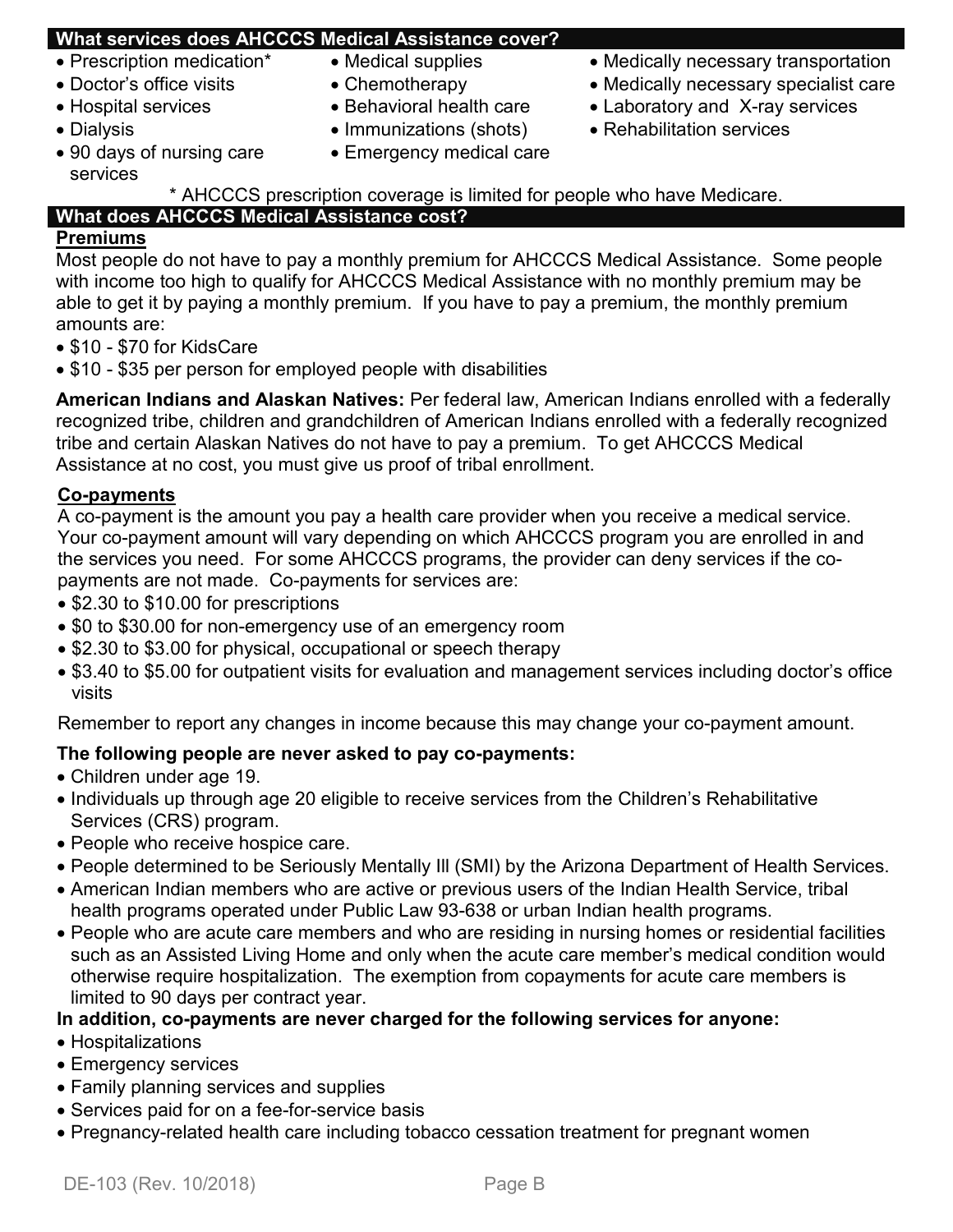## **How does AHCCCS Medical Assistance work?**

If you are approved for AHCCCS Medical Assistance, you will receive your health care from an AHCCCS health plan unless:

- You are American Indian and you choose American Indian Health Program as your health plan.
- You are approved for one of the Medicare Savings Programs.
- AHCCCS can only pay for your emergency services because of your status with United States Citizenship and Immigration Services. If you are approved for emergency services only, you may receive medical services from any provider (doctor, hospital, etc.) that has an agreement to bill AHCCCS for covered emergency services.

#### **How does a health plan work?**

- The health plan works with health care providers (doctors, hospitals, pharmacies, etc.) to provide all AHCCCS covered services.
- The health plan will send you a member handbook once you are enrolled.
- You can call the health plan if you have any questions about your benefits or services or if you need an accommodation because of a disability or interpreter services. The phone number for your health plan's member or customer services can be found on your AHCCCS ID Card and in your Member Handbook.

#### **How can I get behavioral health services?**

- You can go through your primary doctor, or
- Call the behavioral health telephone number on your AHCCCS ID Card.

#### **What if I have Medicare or other health insurance?**

- Be sure to tell your health plan that you have Medicare or any other health insurance.
- If your doctor does not contract with your AHCCCS health plan, your doctor must call the AHCCCS health plan to coordinate care or you may be responsible for any Medicare or other health insurance co-payments or deductibles.
- If you are in an HMO, you should pick a primary doctor who works with both your HMO and your AHCCCS health plan.
- If you have Medicare, your prescription coverage under AHCCCS is limited. If you have questions about prescriptions, call 1-800-MEDICARE (633-4227), or your AHCCCS health plan.

#### **What do primary doctors and specialists do?**

Once enrolled, you will get a list of primary doctors in your area from the health plan. You must choose your primary doctor or one will be assigned to you. You have the right to change your primary doctor at any time by calling your health plan's member or customer services. Your primary doctor will:

- Take care of your health care.
- Be responsible for authorizing your non-emergency medical services.
- Be the first person you go to for non-emergency medical care.
- Send you to a specialist when needed.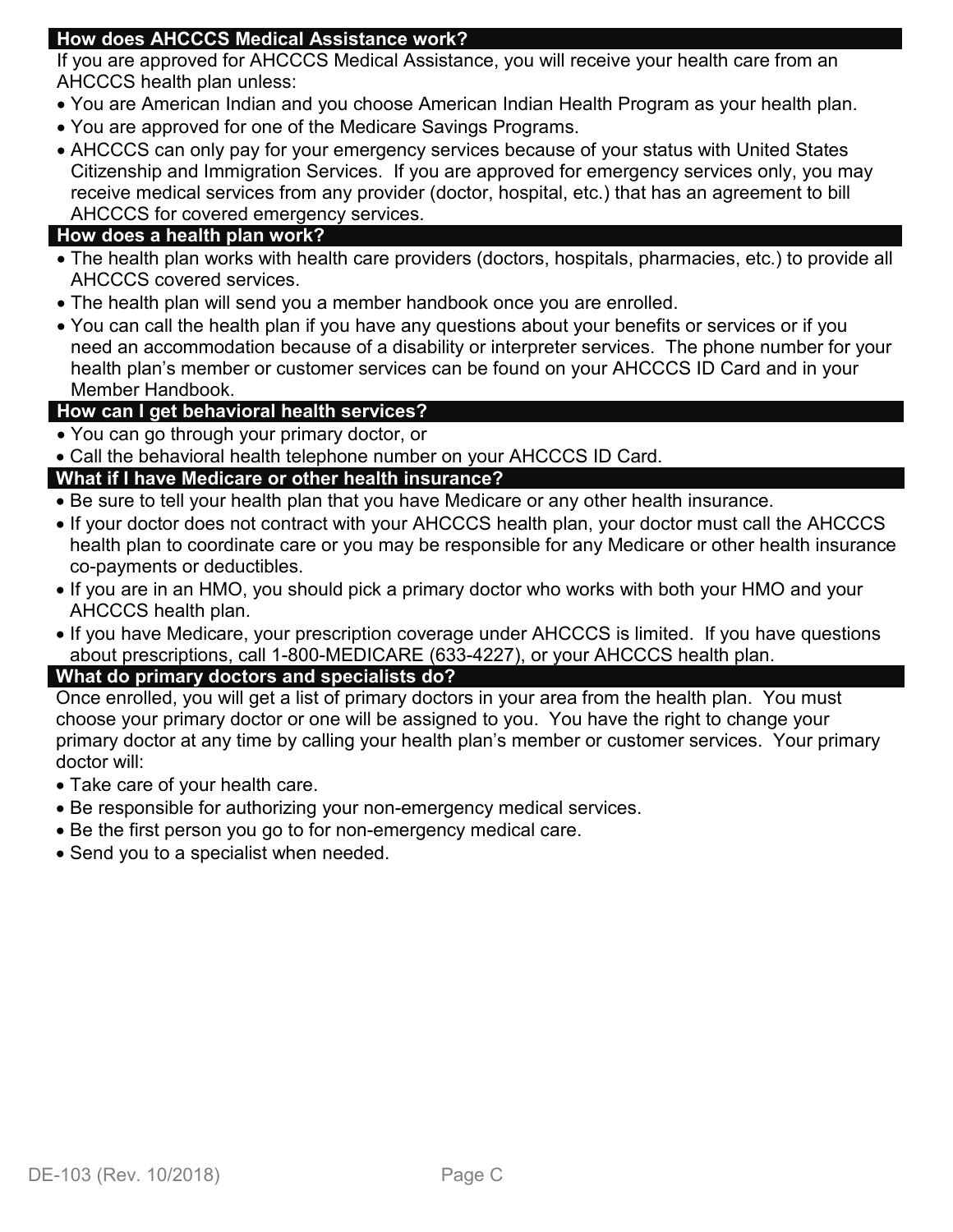## **Who Can Complete an Application?**

This application may be completed by you or anyone you choose who knows or can get the information needed to complete the application for you and your family members. The terms "applicant" and "you" on this form refer to the person applying for AHCCCS Health Insurance and/or Medicare Savings Program benefits. **You and your spouse can use the same application form to apply**. If you have a conservator or guardian, your conservator or guardian must complete this form for you.

#### **Instructions to the Applicants**

Check **YES** or **NO** on the application form when asked if you are applying for AHCCCS Health Insurance or for help to pay Medicare costs. You can check **YES** to either question or to both.

- Answer all questions on pages 1 through 6 for each person applying.
- If you need more room, attach additional sheets of paper to provide all requested details.
- Read page E for an explanation of your rights and responsibilities and providing a social security number.
- Sign the application.
- Attach all requested verification when you send your application.
- Keep pages A, B, C, D, E, F, and G for your records and mail pages 1 through 6 to the MA-SP Office:

**AHCCCS Medical Assistance Specialty Programs (MA-SP)** 801 East Jefferson Street Phoenix, AZ 85034 FAX: 602-258-4619

- If you are applying for **AHCCCS** Health Insurance, read page G and choose an AHCCCS health plan.
- If you have any questions regarding these programs, or need help filling out the application, please call:
	- If you are calling from area codes (480, 602 or 623) dial (602) 417-5010 and choose option 5.
	- If calling from area codes (520, 760 or 928) dial toll free 1-800-528-0142.

After we receive your application, we will either contact you for additional information or, if your application is complete, make a decision about whether you qualify. We will send you a notice explaining the decision.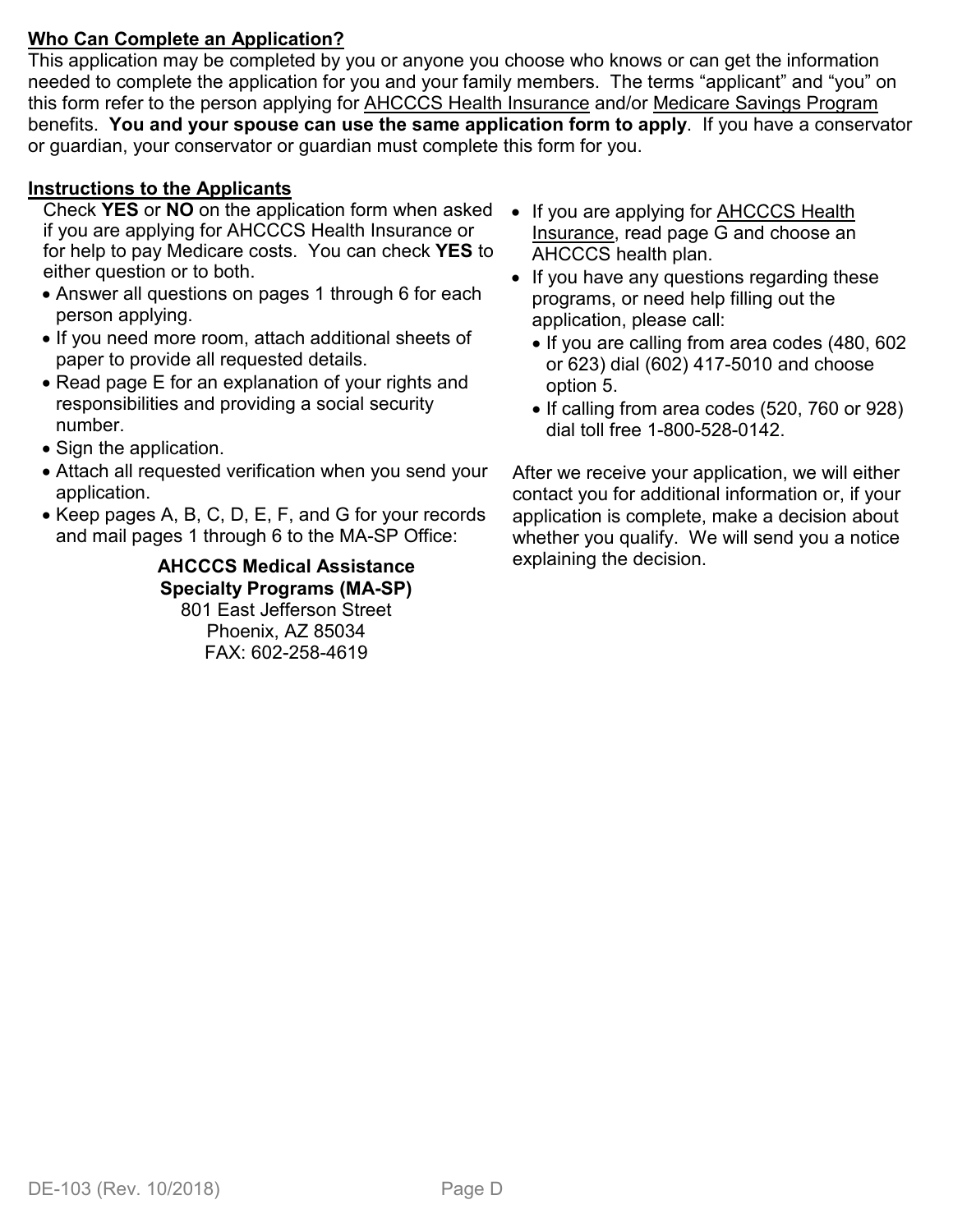You have the **RIGHT** to:

- 1. Be treated fairly and equally regardless of race, religion, national origin, sex, age, disability, or political beliefs.
- 2. To apply for AHCCCS Medical Benefits and to be given a notice that tells you if you are eligible or not.
- 3. Review AHCCCS manuals that show the rules and regulations of the AHCCCS program if you want to know the reason why your application is denied.
- 4. Have all information you give regarding your eligibility kept private according to state and federal law.
- 5. A fair hearing if you disagree with an adverse action taken by the AHCCCS Administration. Adverse action means your application for AHCCCS services was denied, your AHCCCS benefits were ended or your AHCCCS services were reduced. You may also request a hearing if a decision is not made on your application within 45 days and the delay is due to AHCCCS. Your hearing will be conducted by an Administrative Law Judge and a decision will be issued by the AHCCCS Director. You have the right to review your case record before the hearing. You have the right to represent yourself or to have someone else represent you. If you wish to ask for a hearing, your request must be in writing and mailed or delivered to the Office of Administrative Legal Services, 701 East Jefferson, MD 6200, Phoenix, Arizona 85034 or faxed to 602-253-9115.

## You have the **RESPONSIBILITY** to:

- 1. Provide AHCCCS with the needed information to correctly determine your eligibility and authorize AHCCCS to investigate and contact any sources necessary to confirm the accuracy of the information which pertains to eligibility.
- 2. Take necessary steps to obtain any annuities, pensions, retirement and disability benefits to which you may be entitled, including, but not limited to Social Security benefits, Railroad Retirement, Veteran's benefits and unemployment compensation.
- 3. To report payments going in or out of your trust, if you have one.

If you are eligible you **MUST**:

- 1. Notify the AHCCCS/ALTCS office as soon as possible but no later than within 10 days by phone, letter or in person, whenever there are any changes in your income, address, marital status, Medicare coverage, household composition, or other circumstances which could affect your eligibility.
- 2. Cooperate with Arizona or Federal personnel in the completion of a quality control review of your eligibility.

## **PROVIDING SOCIAL SECURITY NUMBERS and IMMIGRATION STATUS**

You must provide or apply for a Social Security number (SSN) for every applicant. Immigrants who are not legally able to obtain a SSN are not required to provide one. This is required under the Social Security Act (SSA) of 1935 (Section 1137) as amended by P.L. 98-369. Providing a Social Security number for someone who is not applying is optional. We will not use your SSN as your AHCCCS identification number. Your SSN will be used to check the identity of those receiving assistance, to prevent double payments, to determine benefits available under other programs, to verify state residency or other conditions of eligibility, and to make mass annual changes more easily. Your SSN will be used in computer matching available through the State Income and Eligibility Verification System (IEVS) to obtain wage, income and other information from: (a) the IRS, (b) the Social Security Administration, (c) Arizona Department of Economic Security, and (d) other states administering TANF, Medicaid, Unemployment Insurance, Food Stamps, Programs under Title I, X, XIV, XVI of the SSA and other state wage information collection agencies. AHCCCS will use the information available from this computer matching to verify income and whether you have Medicare. When the information you give is questionable, AHCCCS will verify the information by contacting other sources. DE-103 (Rev. 10/2018) Page E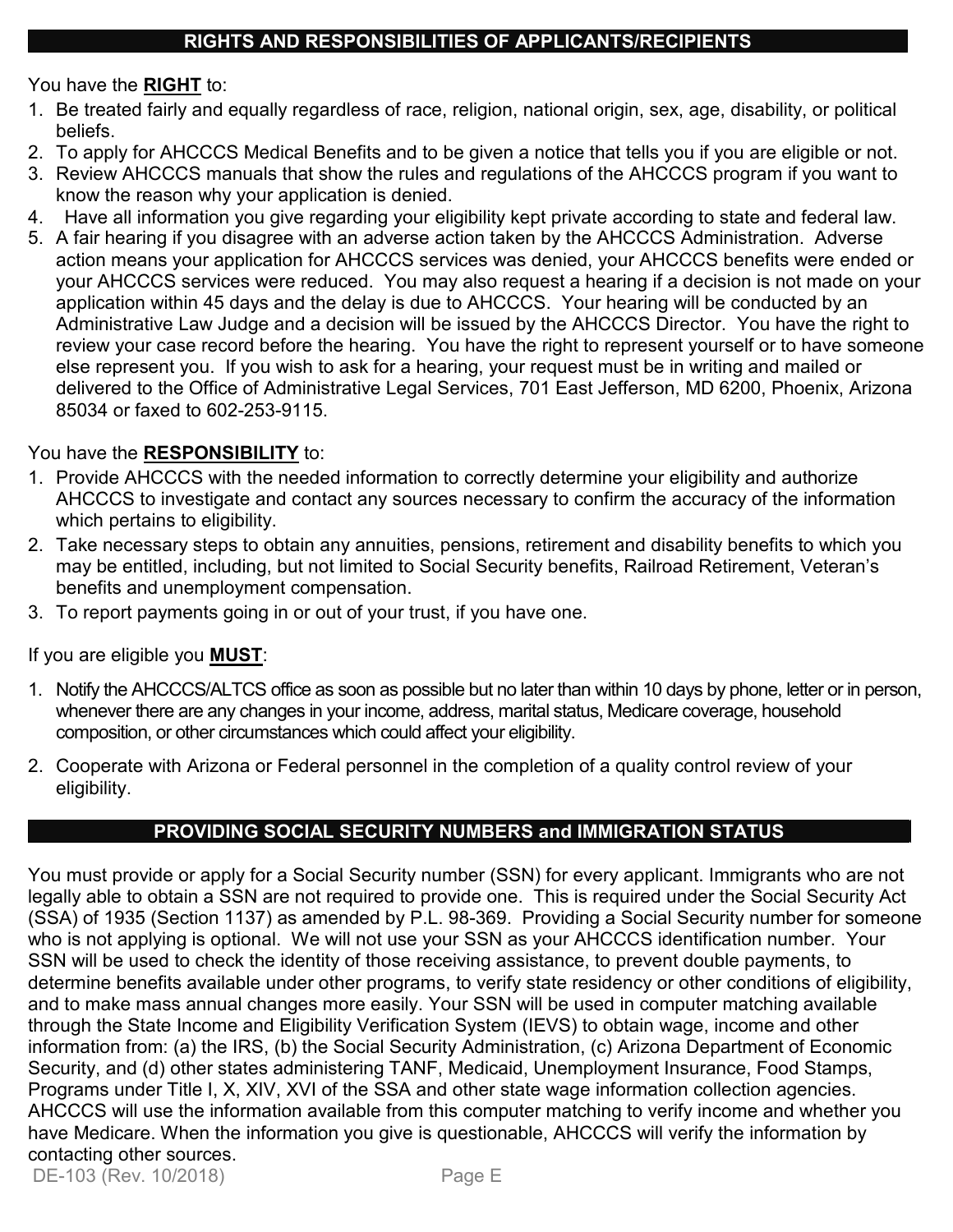#### **ASSIGNMENT OF RIGHTS TO OTHER BENEFITS FOR MEDICAL CARE** (Applicable only to AHCCCS Health Insurance and the Qualified Medicare Beneficiary Program)

I understand that if I am or members of my family are approved for AHCCCS benefits, AHCCCS can collect payment from any other parties who may be responsible for paying for our health care costs. This includes:

- Private or employer-sponsored health insurance (not including Medicare)
- Persons, such as an absent spouse or parent, who are legally responsible for providing medical support
- Private or employer-sponsored disability insurance
- Private or employer-sponsored accident insurance
- Insurance claims, jury awards, or legal settlements resulting from injuries

**I understand that AHCCCS cannot collect more than the costs paid by AHCCCS. I also understand that I must give information about other responsible parties and take any action needed to receive medical support. This includes establishing paternity of my children, unless I can prove good cause not to do so.**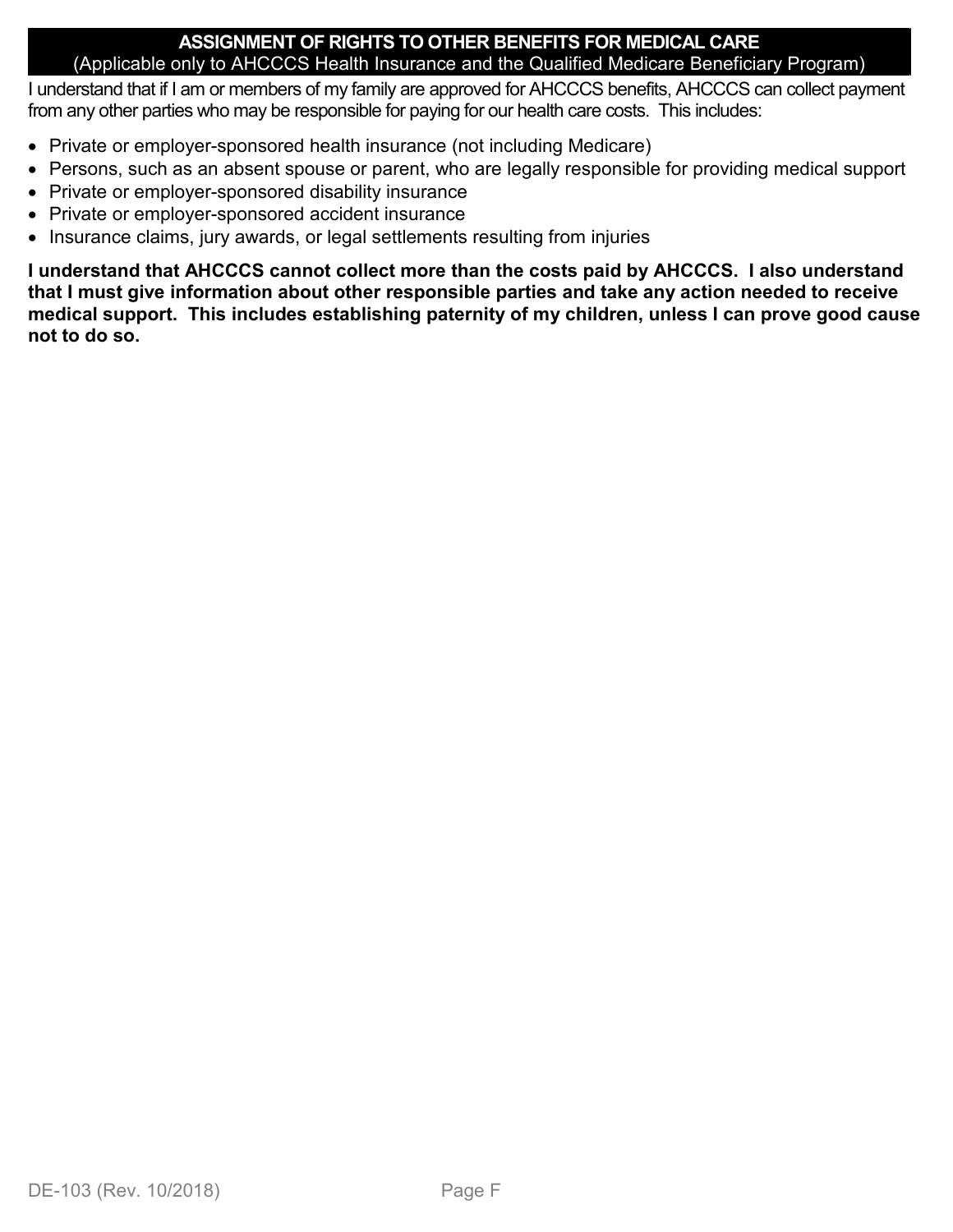#### **How to choose a health plan**

#### **You need to choose a health plan that serves your county**.

- All AHCCCS health plans provide the same covered medical services.
- Before choosing a health plan, check with your doctor, pharmacy or hospital to see if they work with the plan that you want. If you want more information about the doctors, specialists or hospitals that work with a health plan that serves your county, call the number listed below for the health plan or visit the plan's website.
- American Indian members may choose from American Indian Health Program or an AHCCCS health plan.
- If you do not choose a health plan, one will be assigned to you.
- If you have been enrolled in an AHCCCS health plan within the past 90 days, you may be enrolled with your previous health plan.
- If you need help selecting a health plan you may speak to a Beneficiary Support Specialist by calling (602) 417-7100 from area codes (480), (602), and (623) or 1-(800)-334-5283 from area codes (520) and (928).

| <b>Geographic Service Area (GSA)</b>     |                           | <b>Available Health Plans</b>                                                         |  |  |  |  |  |
|------------------------------------------|---------------------------|---------------------------------------------------------------------------------------|--|--|--|--|--|
| <b>North</b>                             | • Care1st Health Plan     |                                                                                       |  |  |  |  |  |
| • Apache<br>• Navajo                     |                           | • Steward Health Choice Arizona (formerly Health Choice                               |  |  |  |  |  |
| • Coconino<br>• Yavapai                  | AZ)                       |                                                                                       |  |  |  |  |  |
| • Mohave                                 |                           | • American Indian Health Program                                                      |  |  |  |  |  |
| <b>Central</b>                           |                           | • Arizona Complete Health - Complete Care Plan (formerly                              |  |  |  |  |  |
| • Maricopa                               | <b>Health Net Access)</b> |                                                                                       |  |  |  |  |  |
| • Gila                                   |                           | • Banner-University Family Care                                                       |  |  |  |  |  |
| • Pinal, excluding ZIP codes             | • Care1st Health Plan     |                                                                                       |  |  |  |  |  |
| 85542, 85192, and 85550                  | • Magellan Complete Care  |                                                                                       |  |  |  |  |  |
|                                          | • Mercy Care              |                                                                                       |  |  |  |  |  |
|                                          |                           | • Steward Health Choice Arizona (formerly Health Choice                               |  |  |  |  |  |
|                                          | AZ)                       |                                                                                       |  |  |  |  |  |
|                                          |                           | • UnitedHealthcare Community Plan                                                     |  |  |  |  |  |
| South                                    |                           | • American Indian Health Program                                                      |  |  |  |  |  |
| • Cochise<br>• Santa Cruz                |                           | • Banner-University Family Care                                                       |  |  |  |  |  |
| $\bullet$ Graham<br>$\bullet$ Yuma       |                           | • Arizona Complete Health - Complete Care Plan (formerly<br><b>Health Net Access)</b> |  |  |  |  |  |
| $\bullet$ ZIP codes 85542,<br>• Greenlee |                           | • United Healthcare Community Plan (Pima County Only)                                 |  |  |  |  |  |
| 85192, and 85550<br>$\bullet$ La Paz     |                           | • American Indian Health Program                                                      |  |  |  |  |  |
| $\bullet$ Pima                           |                           |                                                                                       |  |  |  |  |  |
| <b>Health Plan Name</b>                  | <b>Phone Number</b>       | <b>Website</b>                                                                        |  |  |  |  |  |
| American Indian Health Program           | Maricopa County:          | www.azahcccs.gov/AmericanIndians/AIHP/                                                |  |  |  |  |  |
|                                          | 602-417-7100              |                                                                                       |  |  |  |  |  |
|                                          | All other counties:       |                                                                                       |  |  |  |  |  |
|                                          | 1-800-334-5283            |                                                                                       |  |  |  |  |  |
| Arizona Complete Health -                | 1-888-788-4408            | www.azcompletehealth.com/completecare                                                 |  |  |  |  |  |
| <b>Complete Care Plan (formerly</b>      |                           |                                                                                       |  |  |  |  |  |
| <b>Health Net Access)</b>                |                           |                                                                                       |  |  |  |  |  |
| <b>Banner-University Family Care</b>     | 1-800-582-8686            | www.bannerufc.com/acc                                                                 |  |  |  |  |  |
| Care1st Health Plan                      | 1-866-560-4042            | www.care1staz.com                                                                     |  |  |  |  |  |
| Magellan Complete Care                   | 1-800-424-5891            | www.mccofaz.com                                                                       |  |  |  |  |  |
| <b>Mercy Care</b>                        | 1-800-624-3879            | www.mercycareaz.org                                                                   |  |  |  |  |  |
| <b>Steward Health Choice Arizona</b>     | 1-800-322-8670            | www.StewardHealthChoiceAZ.com                                                         |  |  |  |  |  |
| (formerly Health Choice AZ)              |                           |                                                                                       |  |  |  |  |  |
| UnitedHealthcare Community Plan          | 1-800-348-4058            | www.uhccommunityplan.com                                                              |  |  |  |  |  |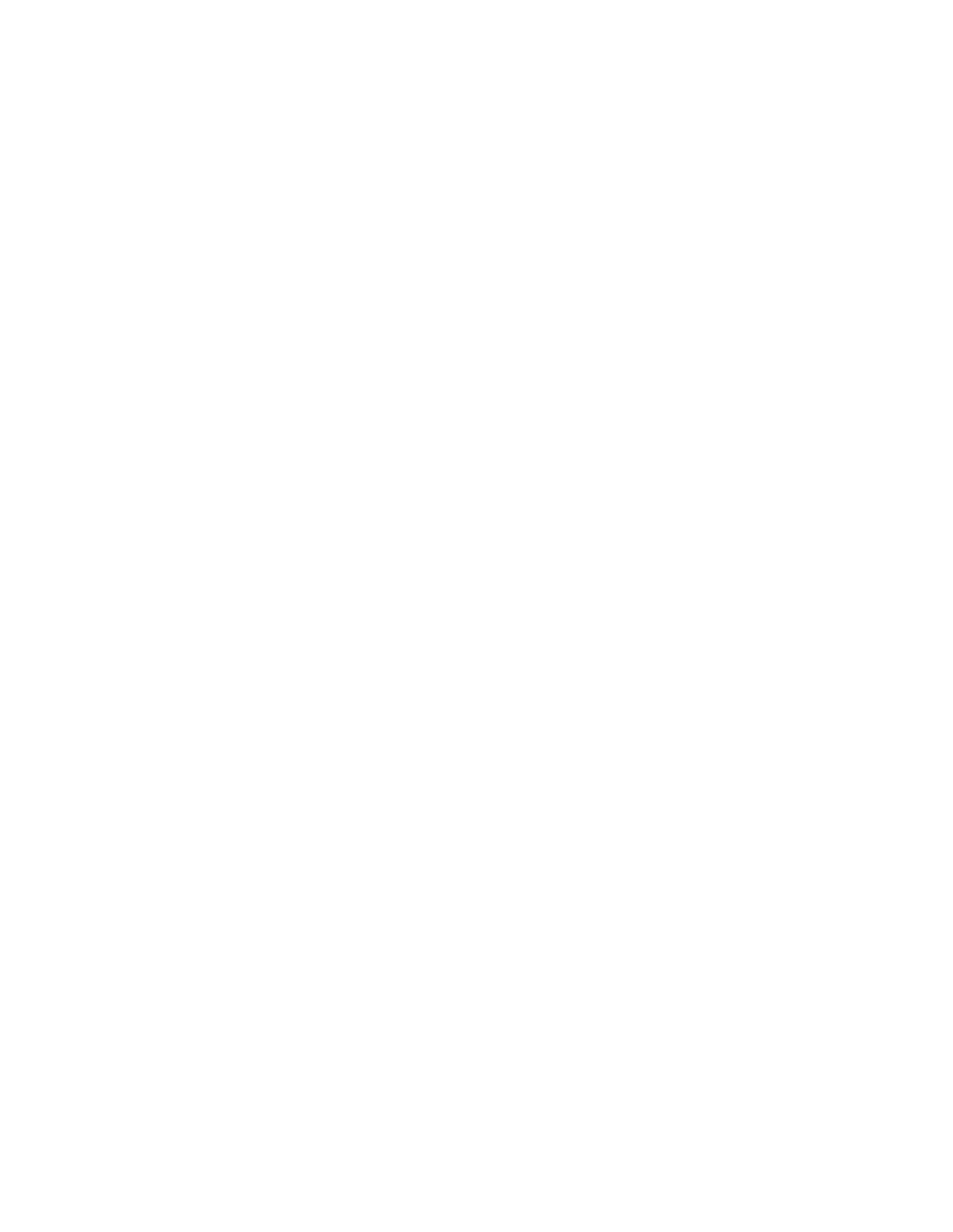

## **AHCCCS APPLICATION FORM**



| Are you applying for AHCCCS Health Insurance?<br><b>Q</b> YES<br><b>NO</b><br>Are you applying for help to pay Medicare costs?<br>□ YES<br><b>NO</b>                                                                                                                                                                                                                                                                                                                                                                                                                                                                                                   |    |                                                    |      |               |                                    |              |              |          |                                     |
|--------------------------------------------------------------------------------------------------------------------------------------------------------------------------------------------------------------------------------------------------------------------------------------------------------------------------------------------------------------------------------------------------------------------------------------------------------------------------------------------------------------------------------------------------------------------------------------------------------------------------------------------------------|----|----------------------------------------------------|------|---------------|------------------------------------|--------------|--------------|----------|-------------------------------------|
|                                                                                                                                                                                                                                                                                                                                                                                                                                                                                                                                                                                                                                                        |    | <b>APPLICANT INFORMATION</b>                       |      |               |                                    |              |              |          |                                     |
| <b>First Name</b>                                                                                                                                                                                                                                                                                                                                                                                                                                                                                                                                                                                                                                      | MI | <b>Last Name</b>                                   |      |               |                                    |              |              |          | <b>Social Security Number</b>       |
| Date of Birth                                                                                                                                                                                                                                                                                                                                                                                                                                                                                                                                                                                                                                          |    | $\Box$ Male                                        |      | $\Box$ Female |                                    |              |              |          | <b>Medicare Claim Number</b>        |
| Place of Birth $\Box$ U.S.A                                                                                                                                                                                                                                                                                                                                                                                                                                                                                                                                                                                                                            |    | Other Country <u>Network and State and Tenness</u> |      |               |                                    |              |              |          |                                     |
| Are you a U.S. Citizen?<br>What is your immigration status?<br><b>QLawful Permanent Resident (LPR)</b><br>□ Afghan/Iraqi Special Immigrant<br>$\Box$ Yes, a U.S. citizen<br>$\Box$ Asylee<br><b>□Battered Alien</b><br>$\square$ No, not a U.S. citizen<br>$\Box$ Refugee<br><b>□ Conditional Entrant</b><br>□American Indian Born in Canada<br>□Deportation Withheld<br>If no, what number is on<br>□ Cuban-Haitian Entrant<br>your immigration card?<br>□Indefinite Detainee<br>$\Box$ Hmong or Laotian Highlander<br>□ Parolee for at Least One Year<br>A<br>□ Victim of Trafficking<br>$\Box$ Other<br><b>Home Address</b><br>City<br><b>State</b> |    |                                                    |      |               |                                    |              | Zip Code     |          |                                     |
|                                                                                                                                                                                                                                                                                                                                                                                                                                                                                                                                                                                                                                                        |    |                                                    |      |               |                                    |              |              |          |                                     |
| Mailing Address (if different)                                                                                                                                                                                                                                                                                                                                                                                                                                                                                                                                                                                                                         |    |                                                    | City |               |                                    | <b>State</b> |              | Zip Code |                                     |
| Home Phone Number                                                                                                                                                                                                                                                                                                                                                                                                                                                                                                                                                                                                                                      |    | <b>Work Phone Number</b>                           |      |               | Message Number                     |              |              |          | <b>Email Address</b>                |
| What language do you speak?<br>What language do you read?                                                                                                                                                                                                                                                                                                                                                                                                                                                                                                                                                                                              |    | <b>QEnglish</b><br>$\Box$ English                  |      |               | <b>□Spanish</b><br><b>□Spanish</b> |              | $\Box$ Other |          | <u> 1980 - Jan Barbarat, manala</u> |
| Ethnic Group - Optional (will not affect eligibility) $\Box$ Hispanic<br>$\Box$ Non-Hispanic Latino                                                                                                                                                                                                                                                                                                                                                                                                                                                                                                                                                    |    |                                                    |      |               |                                    |              |              |          |                                     |
| Race - (Select one or more) (Optional)<br>$\Box$ White<br>$\Box$ Asian<br>□ Native American<br>□ Black/African American<br>$\Box$ Hawaiian or other Pacific Islander<br>$\Box$ Alaska Native                                                                                                                                                                                                                                                                                                                                                                                                                                                           |    |                                                    |      |               |                                    |              |              |          |                                     |
| <b>Effective Date of Current Marital Status:</b><br><b>Check your current Marital Status:</b><br>$\Box$ Never Married<br>$\Box$ Married<br>□ Divorced<br>Common-Law<br>□ Widowed                                                                                                                                                                                                                                                                                                                                                                                                                                                                       |    |                                                    |      |               |                                    |              |              |          |                                     |
| If married, do you and your spouse live together?<br>$\square$ No<br>$\Box$ Yes<br>If NO, date of separation:                                                                                                                                                                                                                                                                                                                                                                                                                                                                                                                                          |    |                                                    |      |               |                                    |              |              |          |                                     |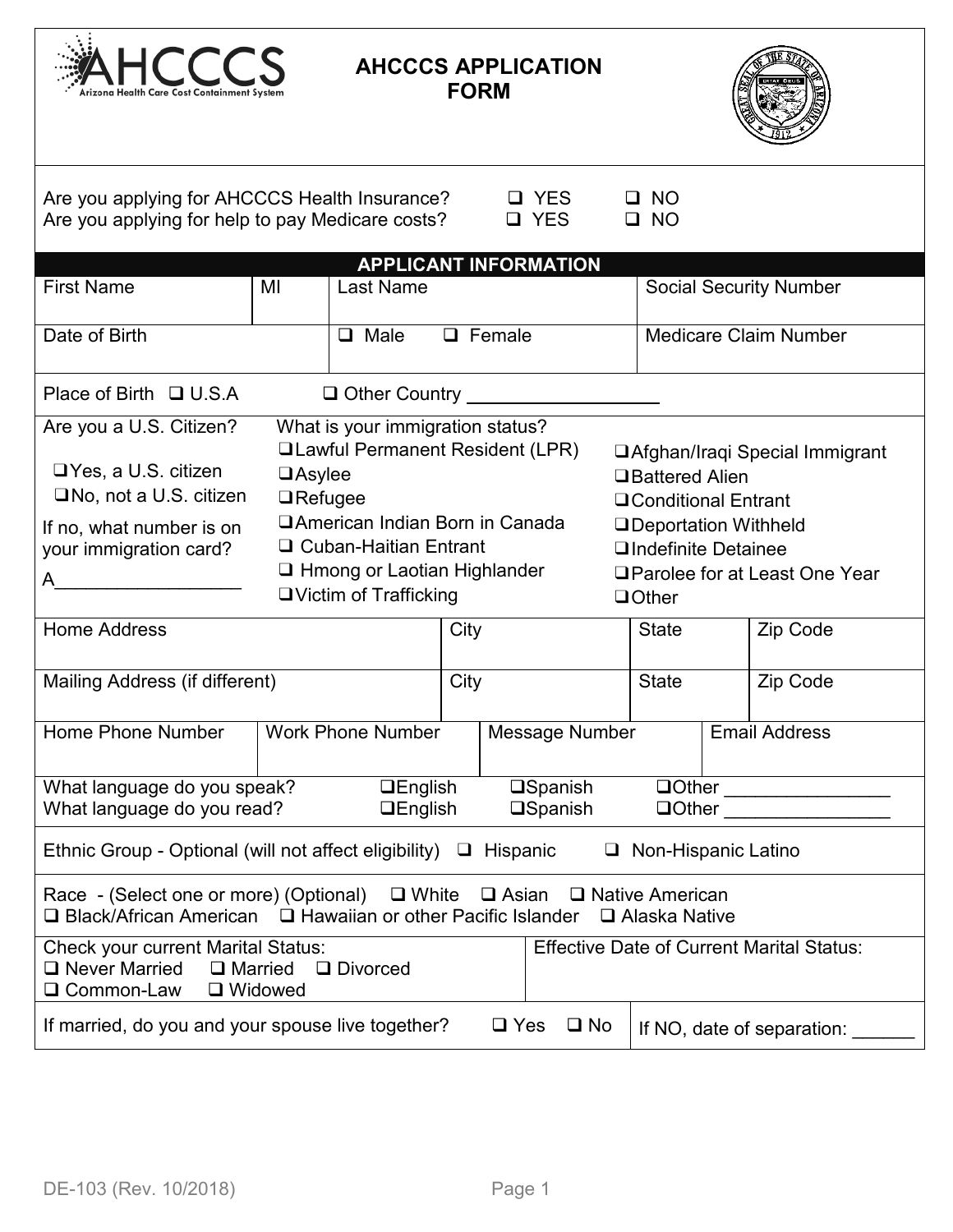| If you want to allow someone else to represent you or you have a legal guardian, provide the<br>information below.                                                                                                                                                                                                                                                                                                                                                                                                                               |                                                                                 |             |          |                      |  |  |  |
|--------------------------------------------------------------------------------------------------------------------------------------------------------------------------------------------------------------------------------------------------------------------------------------------------------------------------------------------------------------------------------------------------------------------------------------------------------------------------------------------------------------------------------------------------|---------------------------------------------------------------------------------|-------------|----------|----------------------|--|--|--|
| Representative's First and Last<br>Name                                                                                                                                                                                                                                                                                                                                                                                                                                                                                                          | Representative's Relationship to You<br>Representative's Phone<br><b>Number</b> |             |          |                      |  |  |  |
| Representative's Mailing Address                                                                                                                                                                                                                                                                                                                                                                                                                                                                                                                 |                                                                                 | City, State | Zip Code | <b>Email Address</b> |  |  |  |
| By signing below, I:<br>• Give permission for my representative to complete and sign my application;<br>Give permission for my representative to provide any documents requested, including personal<br>information;<br>• Give permission to my representative to sign on my behalf to permit other people, businesses, or<br>agencies to give personal information about me to AHCCCS;<br>• Give permission for AHCCCS or DES to tell my representative about my eligibility; and<br>• Agree to give personal information to my representative. |                                                                                 |             |          |                      |  |  |  |
| Signature of Applicant (not needed if you have a legal guardian or you<br>are unable to sign because you are incapacitated):                                                                                                                                                                                                                                                                                                                                                                                                                     |                                                                                 |             |          | Date:                |  |  |  |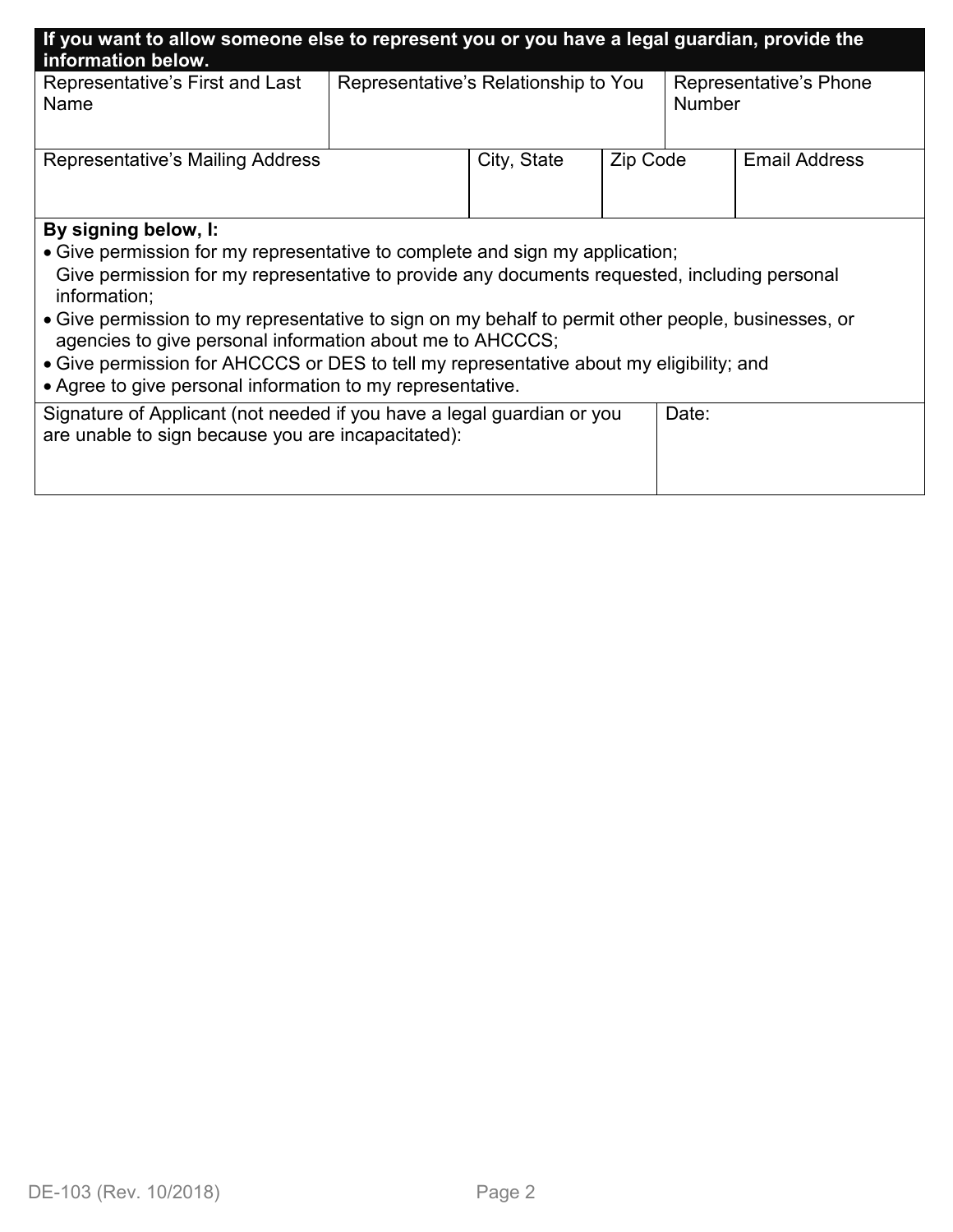|                                                                                                                                                                                                                                                                                                                                                                                                                                                                                                                                                                                                                                                      | <b>SPOUSE'S INFORMATION, If living together</b>                                                                                                                          |                               |  |                            |                           |  |              |  |
|------------------------------------------------------------------------------------------------------------------------------------------------------------------------------------------------------------------------------------------------------------------------------------------------------------------------------------------------------------------------------------------------------------------------------------------------------------------------------------------------------------------------------------------------------------------------------------------------------------------------------------------------------|--------------------------------------------------------------------------------------------------------------------------------------------------------------------------|-------------------------------|--|----------------------------|---------------------------|--|--------------|--|
| Spouse's Date of Birth<br><b>Spouse's First and Last Name</b><br><b>Spouse's Social Security Number</b><br>(optional if not applying)                                                                                                                                                                                                                                                                                                                                                                                                                                                                                                                |                                                                                                                                                                          |                               |  |                            |                           |  |              |  |
| Is your spouse applying for AHCCCS Health Insurance? □ Yes □ No<br>If applying, Spouse's Medicare<br>Is your spouse applying for help to pay Medicare Costs? $\Box$ Yes $\Box$ No<br><b>Claim Number</b>                                                                                                                                                                                                                                                                                                                                                                                                                                             |                                                                                                                                                                          |                               |  |                            |                           |  |              |  |
| If applying, Ethnic Group of Spouse (Optional)                                                                                                                                                                                                                                                                                                                                                                                                                                                                                                                                                                                                       | $\Box$                                                                                                                                                                   | Hispanic                      |  | $\Box$ Non-Hispanic Latino |                           |  |              |  |
| $\Box$ White<br>□ Black/ African American                                                                                                                                                                                                                                                                                                                                                                                                                                                                                                                                                                                                            | If applying, Race of Spouse (Select one or more) (Optional)<br>$\Box$ Asian<br>□ Native American<br>$\square$ Alaska Native<br>$\Box$ Hawaiian or other Pacific Islander |                               |  |                            |                           |  |              |  |
| What is your spouse's immigration<br>If applying, is your spouse a U.S.<br>Citizen?<br>status?<br><b>□Afghan/Iraqi Special</b><br><b>QLawful Permanent Resident (LPR)</b><br>Immigrant<br>$\Box$ Yes, a U.S. citizen<br>$\Box$ Asylee<br><b>□Battered Alien</b><br>$\Box$ No, not a U.S. citizen<br>$\Box$ Refugee<br>□ Conditional Entrant<br>□ American Indian Born in Canada<br>□Deportation Withheld<br>If no, what number is on your<br>□ Cuban-Haitian Entrant<br><b>QIndefinite Detainee</b><br>immigration card?<br>$\Box$ Hmong or Laotian Highlander<br>A<br>□ Parolee for at Least<br>□ Victim of Trafficking<br>One Year<br>$\Box$ Other |                                                                                                                                                                          |                               |  |                            |                           |  |              |  |
|                                                                                                                                                                                                                                                                                                                                                                                                                                                                                                                                                                                                                                                      | DEPENDENT CHILDREN INFORMATION                                                                                                                                           |                               |  |                            |                           |  |              |  |
| Do you have any unmarried children living with you who are under age 18 or under<br>age 22 and a student?                                                                                                                                                                                                                                                                                                                                                                                                                                                                                                                                            |                                                                                                                                                                          |                               |  |                            | $\Box$ Yes                |  | $\square$ No |  |
| If YES, list below. If you need more space, attach a separate piece of paper with<br>the information requested.                                                                                                                                                                                                                                                                                                                                                                                                                                                                                                                                      |                                                                                                                                                                          |                               |  |                            |                           |  |              |  |
| <b>Child's Full Name</b><br>(Last, First)                                                                                                                                                                                                                                                                                                                                                                                                                                                                                                                                                                                                            | <b>Child's Social Security</b><br><b>Number (optional)</b>                                                                                                               |                               |  | <b>Student</b>             | <b>Type of School, if</b> |  |              |  |
|                                                                                                                                                                                                                                                                                                                                                                                                                                                                                                                                                                                                                                                      |                                                                                                                                                                          |                               |  |                            |                           |  |              |  |
|                                                                                                                                                                                                                                                                                                                                                                                                                                                                                                                                                                                                                                                      |                                                                                                                                                                          |                               |  |                            |                           |  |              |  |
| <b>Spouse</b><br><b>Applicant</b><br><b>NON-FINANCIAL INFORMATION</b><br>(if applying)                                                                                                                                                                                                                                                                                                                                                                                                                                                                                                                                                               |                                                                                                                                                                          |                               |  |                            |                           |  |              |  |
| 1. Do you live in Arizona?                                                                                                                                                                                                                                                                                                                                                                                                                                                                                                                                                                                                                           |                                                                                                                                                                          | $\square$ Yes<br>$\square$ No |  | $\Box$ Yes                 | $\square$ No              |  |              |  |
| 2. Do you receive Medicare Part A?                                                                                                                                                                                                                                                                                                                                                                                                                                                                                                                                                                                                                   |                                                                                                                                                                          | $\Box$ Yes<br>$\square$ No    |  | $\Box$ Yes                 | $\square$ No              |  |              |  |
| 3. Do you receive Medicare Part B?                                                                                                                                                                                                                                                                                                                                                                                                                                                                                                                                                                                                                   |                                                                                                                                                                          | $\Box$ Yes<br>$\square$ No    |  | $\Box$ Yes                 | $\square$ No              |  |              |  |
| 4. Have you been determined blind or disabled by the Social Security                                                                                                                                                                                                                                                                                                                                                                                                                                                                                                                                                                                 |                                                                                                                                                                          | $\Box$ Yes<br>$\square$ No    |  | $\Box$ Yes                 | $\square$ No              |  |              |  |
| 5. If you answered NO to number 4 and you are under age 65, do you<br>have a disability that has kept or will keep you from working for at<br>least 12 months?                                                                                                                                                                                                                                                                                                                                                                                                                                                                                       |                                                                                                                                                                          | $\Box$ Yes $\Box$ No          |  | $\Box$ Yes                 | $\square$ No              |  |              |  |
| 6. Are you a person under age 65 who has lost Title II Social Security<br>Disability benefits because of earnings?                                                                                                                                                                                                                                                                                                                                                                                                                                                                                                                                   |                                                                                                                                                                          | $\square$ No<br>$\Box$ Yes    |  | $\Box$ Yes                 | $\square$ No              |  |              |  |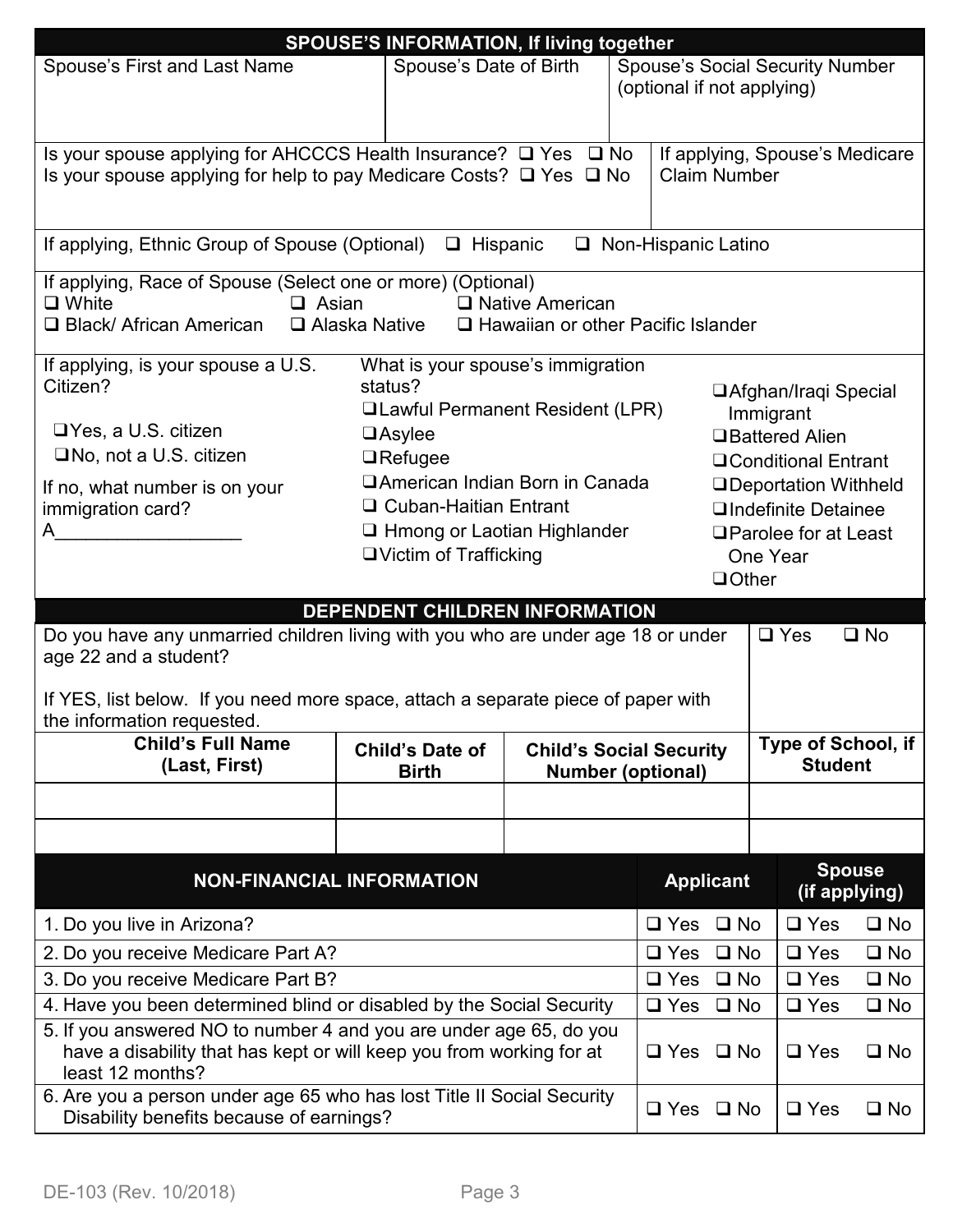| <b>INCOME</b>                                                                          |                                                                                                                                                                                                                                                                                                                                                       |                            |  |                                              |  |                      |  |                                       |  |
|----------------------------------------------------------------------------------------|-------------------------------------------------------------------------------------------------------------------------------------------------------------------------------------------------------------------------------------------------------------------------------------------------------------------------------------------------------|----------------------------|--|----------------------------------------------|--|----------------------|--|---------------------------------------|--|
|                                                                                        | Do you, your spouse, or your dependent children receive or expect to receive any of the following types<br>of income? Check YES or NO for each item.                                                                                                                                                                                                  |                            |  |                                              |  |                      |  |                                       |  |
| □ Yes □ No                                                                             | Employment<br>Income                                                                                                                                                                                                                                                                                                                                  |                            |  | $\Box$ Yes $\Box$ No Veteran's Benefits      |  | $\Box$ Yes $\Box$ No |  | <b>Rental Income</b>                  |  |
| $\Box$ Yes $\Box$ No                                                                   | Self Employment<br>Income                                                                                                                                                                                                                                                                                                                             |                            |  | $\Box$ Yes $\Box$ No Annuity Income          |  | $\Box$ Yes $\Box$ No |  | Mortgage/<br>Contract<br>Payments     |  |
| $\square$ Yes $\square$ No                                                             | <b>Social Security</b><br><b>Benefits</b>                                                                                                                                                                                                                                                                                                             | $\Box$ Yes $\Box$ No       |  | Winnings<br>(Lottery/Gambling)               |  | $\Box$ Yes $\Box$ No |  | Child Support/<br>Alimony             |  |
| $\Box$ Yes $\Box$ No                                                                   | Interest on financial<br>accounts                                                                                                                                                                                                                                                                                                                     | $\Box$ Yes $\Box$ No       |  | Gifts/loans/<br>contributions                |  | $\Box$ Yes $\Box$ No |  | <b>BIA/Tribal</b><br>Assistance       |  |
| $\square$ Yes $\square$ No                                                             | Royalties/Dividends                                                                                                                                                                                                                                                                                                                                   | $\Box$ Yes $\Box$ No       |  | <b>Disability Insurance</b>                  |  | $\Box$ Yes $\Box$ No |  | Payments<br>from a trust              |  |
| $\square$ Yes $\square$ No                                                             | <b>Cash Assistance</b>                                                                                                                                                                                                                                                                                                                                | $\Box$ Yes $\Box$ No       |  | Unemployment<br>Insurance                    |  | $\Box$ Yes $\Box$ No |  | Tips or<br>Commissions                |  |
| $\Box$ Yes $\Box$ No Pensions                                                          |                                                                                                                                                                                                                                                                                                                                                       | $\square$ Yes $\square$ No |  | <b>Student Grants/</b><br>Scholarships/Loans |  | $\Box$ Yes $\Box$ No |  | Earned<br>Income Tax<br>Credit (EITC) |  |
| □ Yes □ No                                                                             | Railroad<br>Retirement                                                                                                                                                                                                                                                                                                                                | $\Box$ Yes $\Box$ No       |  | Payments for<br>Room/Board                   |  | $\Box$ Yes $\Box$ No |  | Other:                                |  |
|                                                                                        | For each item marked YES, provide all of the information requested below. If you need more<br>room, attach a separate piece of paper containing the requested information. SEND CURRENT<br>VERIFICATION OF ALL INCOME LISTED (FOR EXAMPLE, CHECK STUBS, AWARD LETTERS, THE<br>MOST RECENT INCOME TAX FORMS, IF SELF EMPLOYED). COPIES ARE ACCEPTABLE. |                            |  |                                              |  |                      |  |                                       |  |
|                                                                                        | <b>How often</b><br>Date received or<br><b>Gross Amount</b><br><b>Name of Person</b><br>received?<br>expected to be<br><b>Type of Income</b><br>(before<br><b>Receiving the Income</b><br>(weekly, bi-<br>received<br>deductions)<br>weekly, etc.)                                                                                                    |                            |  |                                              |  |                      |  |                                       |  |
|                                                                                        |                                                                                                                                                                                                                                                                                                                                                       |                            |  |                                              |  |                      |  |                                       |  |
|                                                                                        |                                                                                                                                                                                                                                                                                                                                                       |                            |  |                                              |  |                      |  |                                       |  |
|                                                                                        |                                                                                                                                                                                                                                                                                                                                                       |                            |  |                                              |  |                      |  |                                       |  |
|                                                                                        | Has there been a change in any of your income during the last three months or do you<br>expect a change in income?<br>$\Box$ Yes $\Box$ No<br>If Yes, complete below. If you need more room, attach a separate piece of paper<br>with the information requested.                                                                                      |                            |  |                                              |  |                      |  |                                       |  |
| Type of income affected<br>Date of change or expected<br>What is the change?<br>change |                                                                                                                                                                                                                                                                                                                                                       |                            |  |                                              |  |                      |  |                                       |  |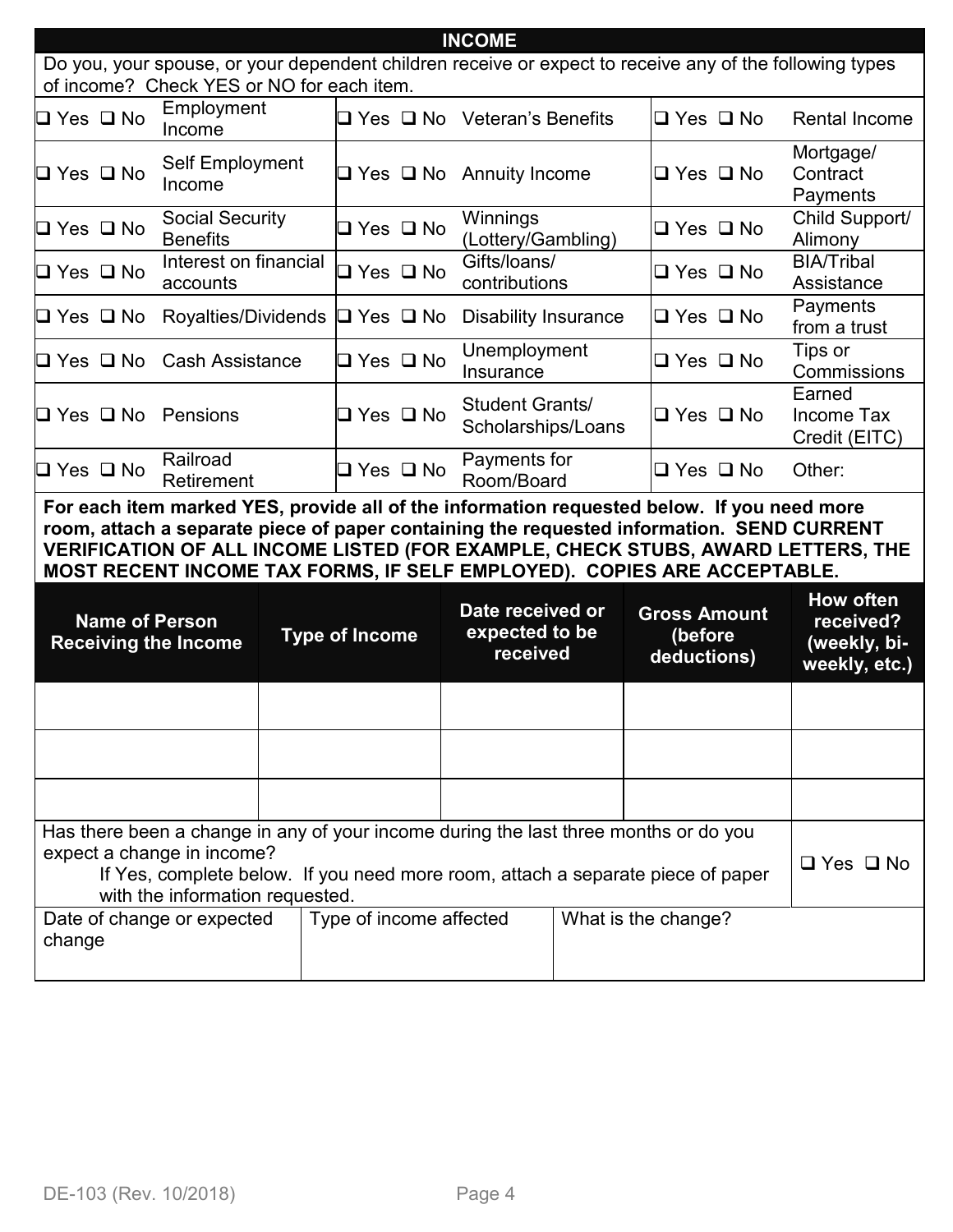|                                                                                                                                                                                                                                                   |                                 |                          | <b>POTENTIAL BENEFITS</b> |                                                                                                       |               |                      |  |  |
|---------------------------------------------------------------------------------------------------------------------------------------------------------------------------------------------------------------------------------------------------|---------------------------------|--------------------------|---------------------------|-------------------------------------------------------------------------------------------------------|---------------|----------------------|--|--|
| Are you or your spouse a veteran?                                                                                                                                                                                                                 |                                 |                          |                           |                                                                                                       |               | $\Box$ Yes $\Box$ No |  |  |
| Are you the widow/widower of a veteran?                                                                                                                                                                                                           |                                 |                          |                           |                                                                                                       |               | $\Box$ Yes $\Box$ No |  |  |
| Have you, your spouse or your deceased spouse ever worked for a government agency,<br>or employer with a disability or pension plan?                                                                                                              |                                 |                          |                           |                                                                                                       |               | $\Box$ Yes $\Box$ No |  |  |
| If you answered YES to any of these questions, provide the following information about the veteran or<br>employee:                                                                                                                                |                                 |                          |                           |                                                                                                       |               |                      |  |  |
| Name                                                                                                                                                                                                                                              |                                 | Military ID Number       |                           | Date of Birth                                                                                         | Date of Death |                      |  |  |
| Dates of employment and/or Military service                                                                                                                                                                                                       |                                 |                          |                           | Employer's address                                                                                    |               |                      |  |  |
| <b>Employer/Branch of Service</b>                                                                                                                                                                                                                 |                                 |                          |                           |                                                                                                       |               |                      |  |  |
|                                                                                                                                                                                                                                                   |                                 |                          |                           |                                                                                                       |               |                      |  |  |
| <b>MEDICAL COVERAGE</b><br>$\Box$ Yes $\Box$ No<br>Do you or your spouse have medical insurance coverage, other than Medicare?<br>If YES, complete the information below and SEND A COPY OF THE<br><b>INSURANCE ID CARD.</b>                      |                                 |                          |                           |                                                                                                       |               |                      |  |  |
| Who is covered by Insurance?<br><b>Name of Insurance Company</b>                                                                                                                                                                                  |                                 |                          |                           |                                                                                                       |               |                      |  |  |
|                                                                                                                                                                                                                                                   |                                 |                          |                           |                                                                                                       |               |                      |  |  |
|                                                                                                                                                                                                                                                   |                                 |                          |                           |                                                                                                       |               |                      |  |  |
| automobile, or other vehicle, on the job, etc.)?<br>If YES, complete the items below:                                                                                                                                                             |                                 |                          |                           | Do you or your spouse have an injury or illness resulting from an accident (pedestrian,               |               | $\Box$ Yes $\Box$ No |  |  |
| <b>Name</b>                                                                                                                                                                                                                                       | <b>Type of</b><br><b>Injury</b> | Date of<br><b>Injury</b> |                           | Name and Address of Insurance or Company<br><b>Responsible for Medical</b><br>Costs due to the Injury |               |                      |  |  |
|                                                                                                                                                                                                                                                   |                                 |                          |                           |                                                                                                       |               |                      |  |  |
| If eligible for AHCCCS Health Insurance or QMB, by signing this application, I agree to assign to<br>AHCCCS all rights to third party payments of medical expenses, including insurance coverage, to the<br>extent that costs are paid by AHCCCS. |                                 |                          |                           |                                                                                                       |               |                      |  |  |
|                                                                                                                                                                                                                                                   |                                 |                          | <b>HEALTH PLAN CHOICE</b> |                                                                                                       |               |                      |  |  |
| If you are applying for AHCCCS Health Insurance, choose an AHCCCS health plan that serves your                                                                                                                                                    |                                 |                          |                           |                                                                                                       |               |                      |  |  |
| county. See page G or a list of health plans.<br>Name of Health Plan you Choose (from page G):                                                                                                                                                    |                                 |                          |                           |                                                                                                       |               |                      |  |  |
|                                                                                                                                                                                                                                                   |                                 |                          |                           |                                                                                                       |               |                      |  |  |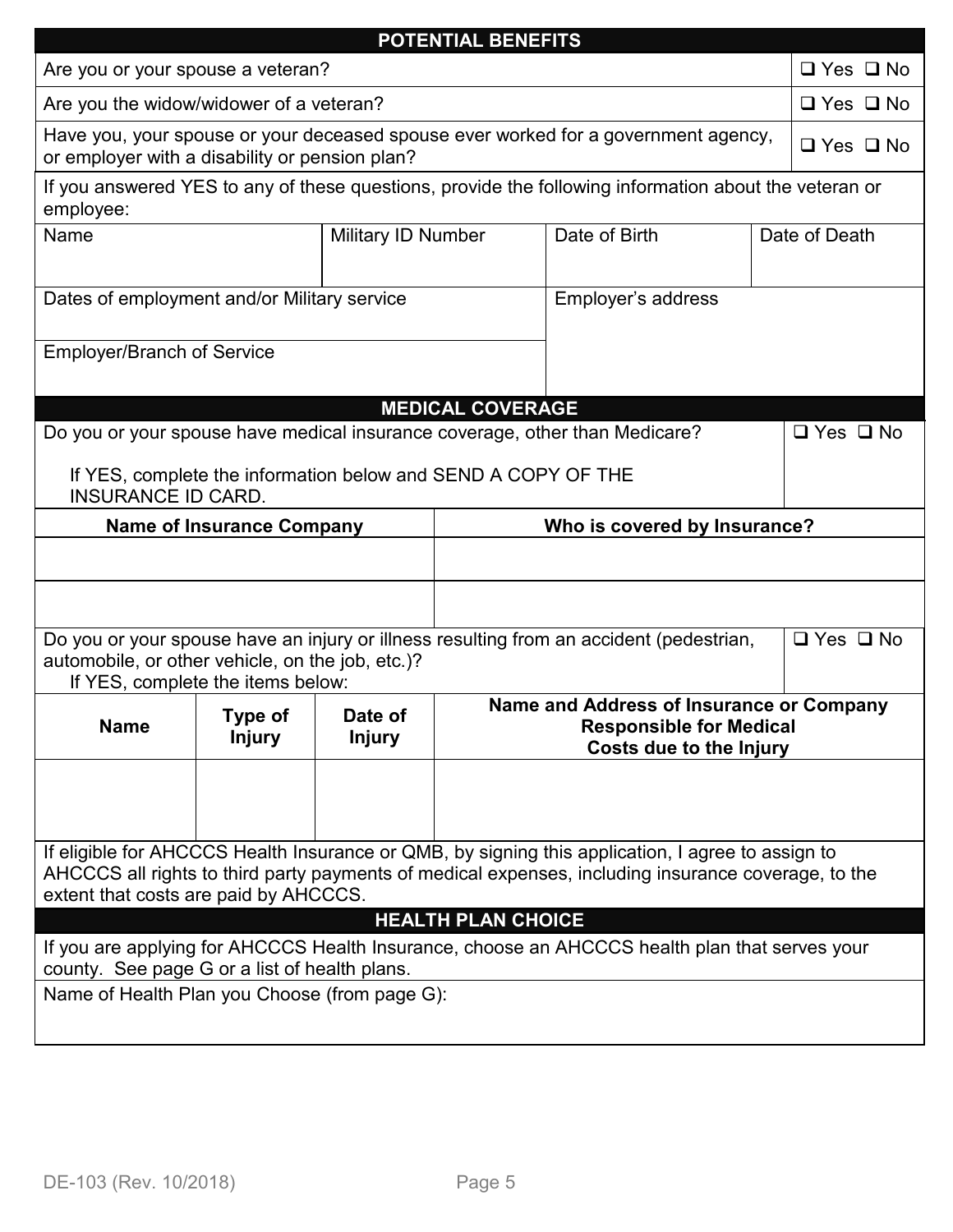## **YOUR OPPORTUNITY TO REGISTER TO VOTE**

If you are not registered to vote where you live now, would you like to apply to register to vote here today?

Applying to register or declining to register to vote will not affect the amount of assistance that you will be provided by this agency.

#### $\Box$  Yes  $\Box$  No

IF YOU DO NOT CHECK EITHER BOX, YOU WILL BE CONSIDERED TO HAVE DECIDED NOT TO REGISTER TO VOTE AT THIS TIME.

If you would like help in filling out the voter registration application form, we will help you. The decision whether to seek or accept help is yours. You may fill out the application form in private.

If you believe that someone has interfered with your right to register or to decline to register to vote, your right to privacy in deciding whether to register or in applying to register to vote, or your right to choose your own political party or other political preference, you may file a complaint with the State Election Director, Secretary of State's Office, 1700 West Washington, Phoenix, AZ 85007, 602-542-8683.

You may also get a voter registration form at<https://azsos.gov/elections>

## **PENALTY WARNING**

The information provided on this form may be verified by federal, state, and local officials. If anything is inaccurate, you may be denied benefits.

- 1. You must not knowingly withhold or give false information with the intent to receive or to continue receiving AHCCCS benefits to which you are not entitled.
- 2. You will be required to pay back to AHCCCS any benefits you receive as a result of withholding or giving false information and you will be subject to criminal prosecution.

It is fraud for any person to knowingly withhold information with the intent to receive or continue to receive benefits to which he/she is not eligible. Any person found guilty of fraud may be subject to fines, criminal prosecution, imprisonment or other penalties as provided for by applicable State and Federal laws.

## **RELEASE OF INFORMATION**

I authorize AHCCCS to investigate and contact any sources necessary to establish eligibility and the accuracy of financial information that pertains to AHCCCS eligibility.

## **STATEMENT OF TRUTH**

I swear or affirm under penalty of perjury that the oral or written statements made regarding the persons in my home, my income, and any other items that pertain to my possible eligibility for AHCCCS Health Insurance or Medicare Savings Program benefits are true and correct to the best of my knowledge and that any photocopies I have provided are the same as the original. I have read and understand the penalty warning. I have read and understand my rights and responsibilities, and providing Social Security numbers on page E of this application. I further agree to cooperate with Arizona or Federal personnel in the completion of a quality control review on my eligibility for benefits. I certify that the citizenship/immigration status is correct for each person applying. I do not have to give information on citizenship or immigration status of family members who are not applying for healthcare benefits. I understand that my records will be kept confidential and will only be released for purposes authorized by federal and state law.

| Signature of Applicant | Date | Signature of Witness (if applicant signed<br>with a mark) | Date |
|------------------------|------|-----------------------------------------------------------|------|
| Signature of Spouse    | Date | Signature of Representative                               | Date |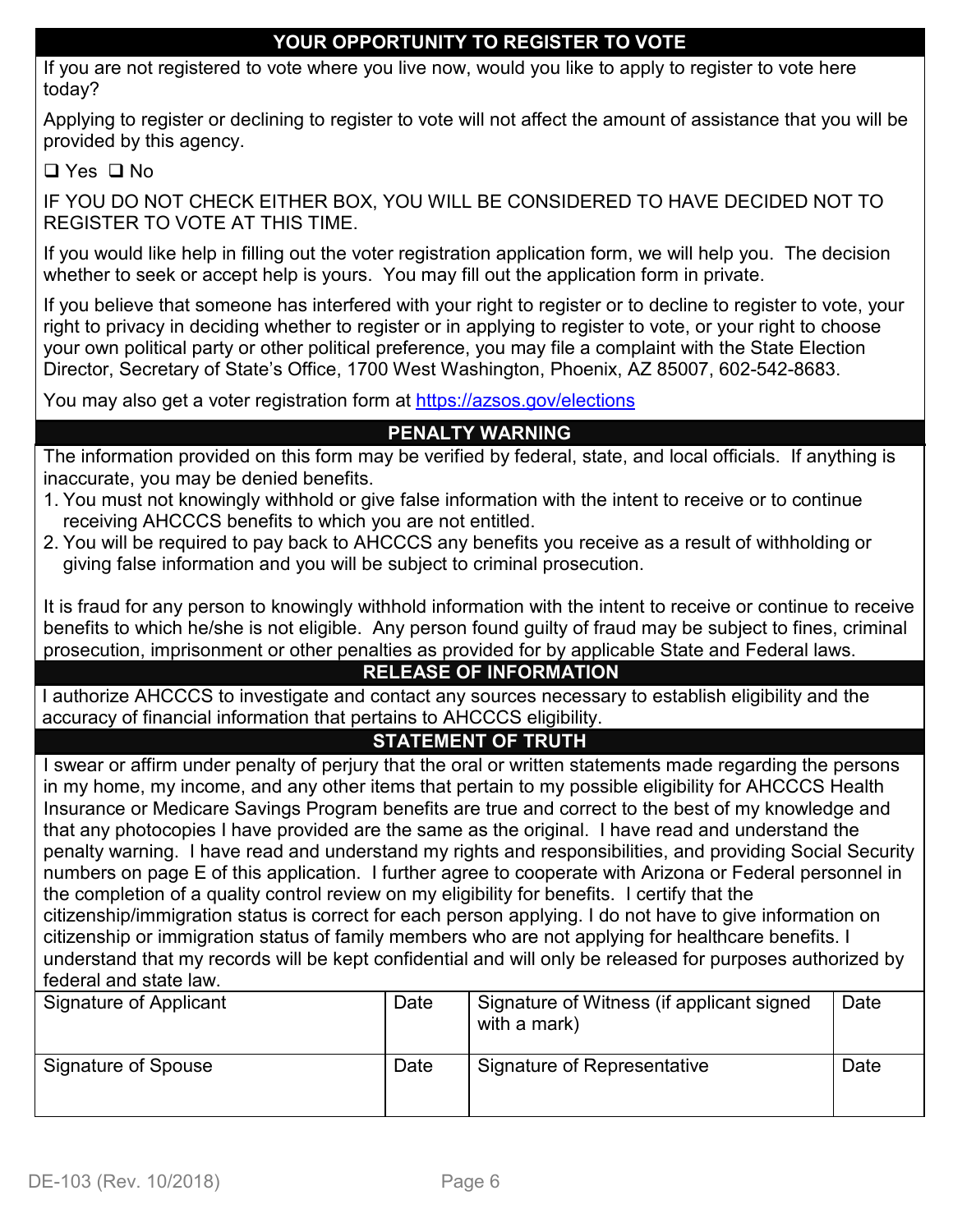## **NOTICE OF NON-DISCRIMINATION**

The Arizona Health Care Cost Containment System (AHCCCS) complies with applicable Federal civil rights laws and does not discriminate on the basis of race, color, national origin, age, disability, or sex. AHCCCS does not exclude people or treat them differently because of race, color, national origin, age, disability, or sex. AHCCCS provides free aids and services to people with disabilities to communicate effectively with us, such as qualified sign language interpreters and written information in other formats (large print, audio, accessible electronic formats, and other formats). AHCCCS provides free language services to people whose primary language is not English, such as qualified interpreters and information written in other languages. If you need these services, contact the Health-e-Arizona Plus Customer Support Center at 1-855-432-7587 (TTY: 711).

If you believe that AHCCCS failed to provide these services or discriminated in another way on the basis of race, color, national origin, age, disability, or sex, you can file a grievance with the AHCCCS General Counsel. You can file a grievance in person or by mail, fax, or email*.* Your grievance must be in writing and must be submitted within 180 days of the date that the person filing the grievance becomes aware of what is believed to be discrimination. Submit your grievance to: General Counsel, AHCCCS Administration, Office of Administrative Legal Services, MD 6200, 701 E. Jefferson, Phoenix, AZ 85034 Fax: 602 253 9115 Email: EqualAccess@azahcccs.gov. You can also file a civil rights complaint with the U.S. Department of Health and Human Services, Office for Civil Rights, electronically through the Office for Civil Rights Complaint Portal, available at https://ocrportal.hhs.gov/ocr/portal/lobby.jsf, or by mail at U.S. Department of Health and Human Services; 200 Independence Avenue, SW; Room 509F, HHH Building; Washington, D.C. 20201; or by phone: 1-800-368-1019, 800-537-7697 (TDD). Complaint forms are available at http://www.hhs.gov/ocr/office/file/index.html.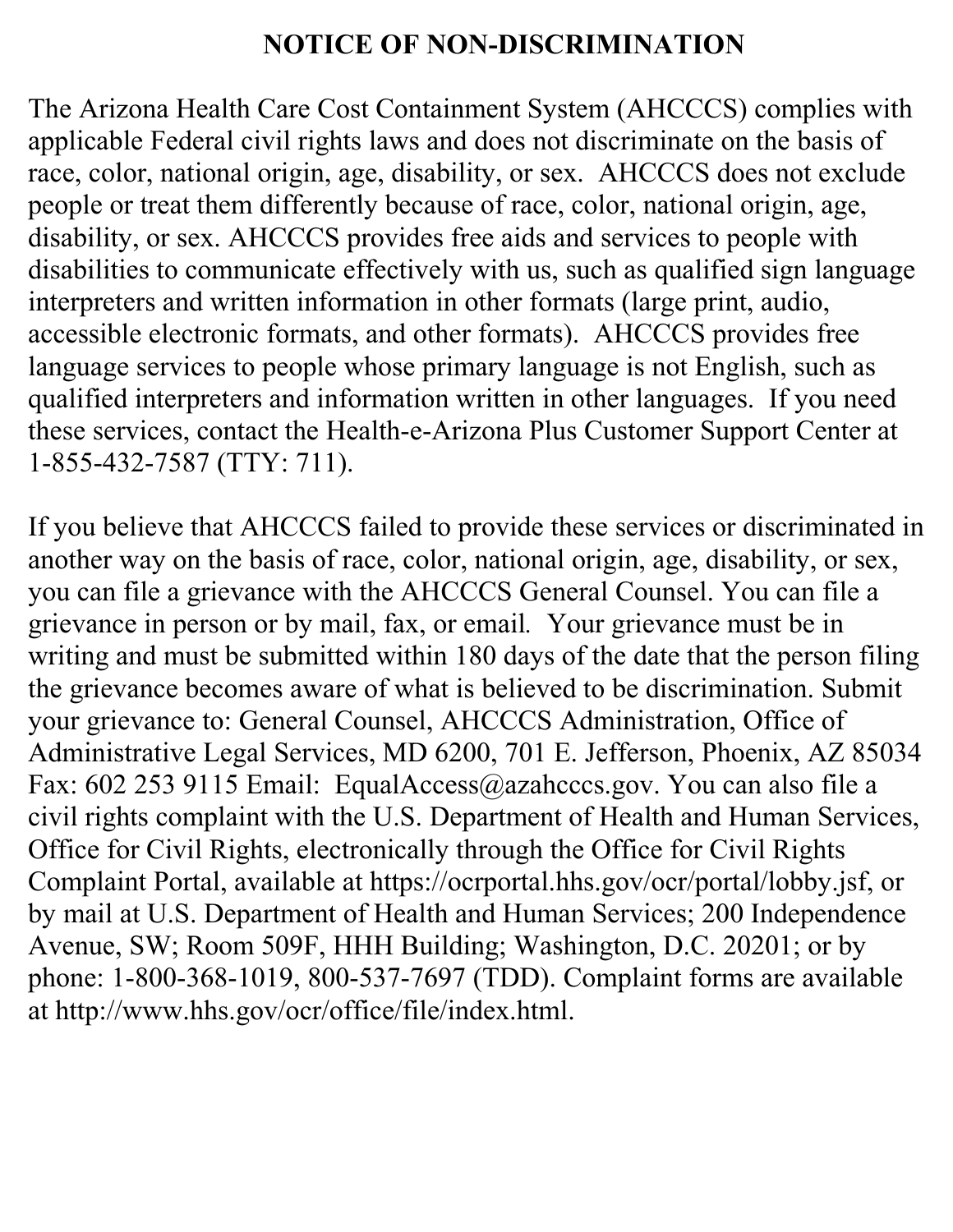# **AVISO DE NO DISCRIMINACIÓN**

Arizona Health Care Cost Containment System (AHCCCS) cumple con las leyes federales de derechos civiles aplicables y no discrimina por motivos de raza, color, nacionalidad, edad, discapacidad o sexo. AHCCCS no excluye a las personas ni las trata de forma diferente debido a su origen étnico, color, nacionalidad, edad, discapacidad o sexo. AHCCCS proporciona asistencia y servicios gratuitos a las personas con discapacidades para que se comuniquen de manera eficaz con nosotros, como los siguientes intérpretes de lenguaje de señas capacitados y información escrita en otros formatos (letra grande, audio, formatos electrónicos accesibles, y otros formatos). AHCCCS proporciona servicios lingüísticos gratuitos a personas cuya lengua materna no es el inglés, como los siguientes intérpretes capacitados y información escrita en otros idiomas. Si necesita recibir estos servicios, comuníquese con Health-e-Arizona Plus Customer Support Center at 1-855-432-7587 (TTY: 711).

Si considera que AHCCCS no le proporcionó estos servicios o lo discriminó de otra manera por motivos de origen étnico, color, nacionalidad, edad, discapacidad o sexo, puede presentar un reclamo a AHCCCS General Counsel. Puede presentar el reclamo en persona o por correo postal, fax o correo electrónico. Su querella deberá presentarse por escrito en plazo de 180 días a partir de la fecha en la que la persona que se querelle se percate de lo que le parezca ser discrimen. Remita su querella a: General Counsel, AHCCCS Administration, Office of Administrative Legal Services, MD 6200,701 E. Jefferson, Phoenix, AZ 85034 o envíela por fax a: 602 253 9115 0 envíela por correo electrónico (Email) a: EqualAccess@azahcccs.gov. También puede presentar un reclamo de derechos civiles ante la Office for Civil Rights (Oficina de Derechos Civiles) del Department of Health and Human Services (Departamento de Salud y Servicios Humanos) de EE. UU. de manera electrónica a través de Office for Civil Rights Complaint Portal, disponible en https://ocrportal.hhs.gov/ocr/portal/lobby.jsf, o bien, por correo postal a la siguiente dirección o por teléfono a los números que figuran a continuación: U.S. Department of Health and Human Services; 200 Independence Avenue, SW; Room 509F, HHH Building;Washington, D.C. 20201;1-800-368-1019, 800-537-7697 (TDD). Puede obtener los formularios de reclamo en el sitio web http://www.hhs.gov/ocr/office/file/index.html.